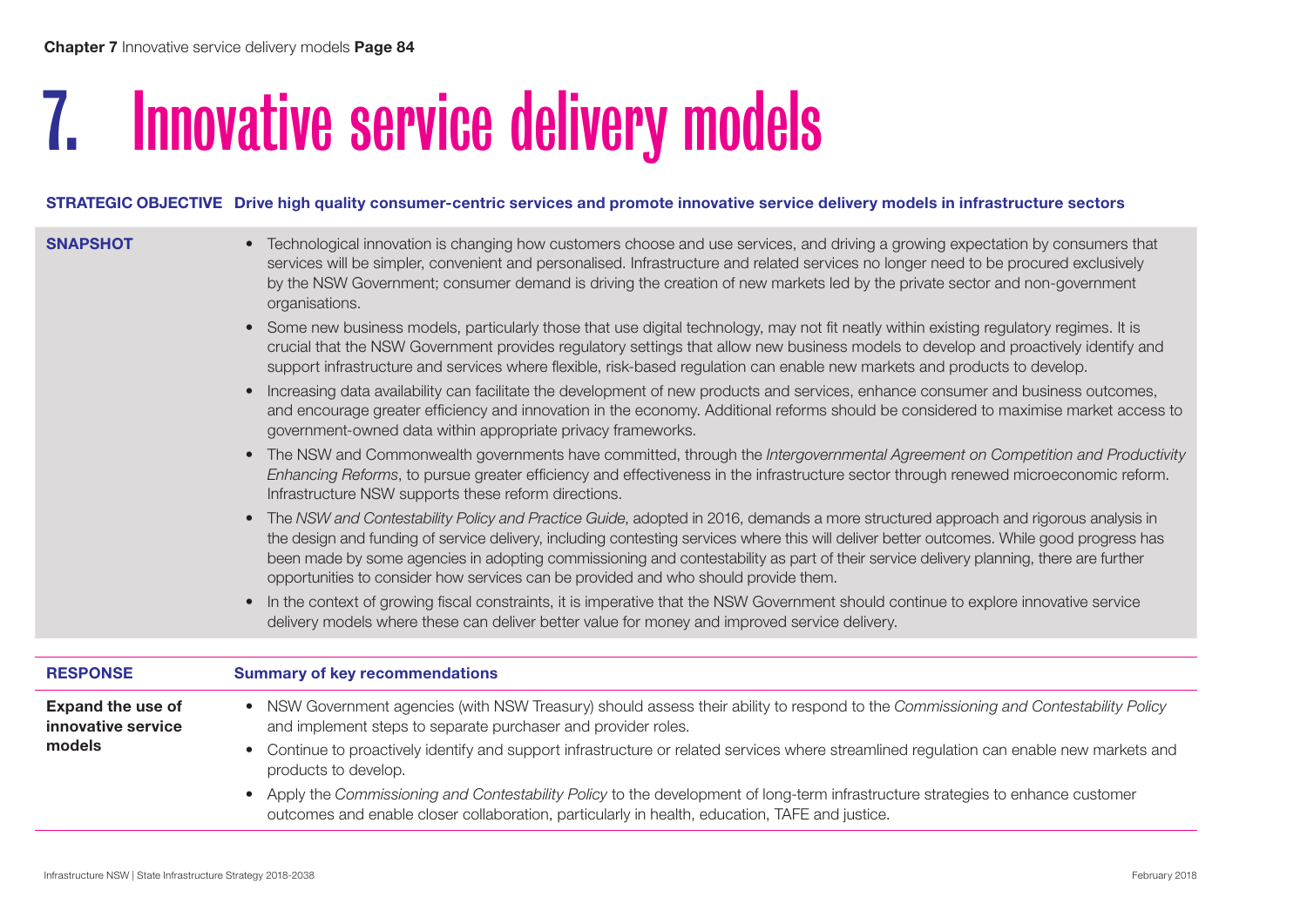### 7.1 Recent progress

In the *State Infrastructure Strategy 2012* and *State Infrastructure Strategy Update 2014*, Infrastructure NSW identified opportunities to leverage private sector expertise using the Public Private Partnerships (PPP) delivery model. PPPs include core service provisions and customer outcomes to drive the effective design of infrastructure, assets and services, with payment regimes tied to performance.

Major projects in NSW being delivered using variations of the PPP delivery model include the transformation of Darling Harbour, the Sydney Metro North West (SMNW) and Sydney Light Rail (SLR) projects, the Northern Beaches Hospital (NBH), the New Grafton Correctional Centre (NGCC) and the NorthConnex motorway.

More recently, the learnings from these serviceenabling infrastructure projects have been used to develop innovative service delivery models, including:

- establishing a dedicated fund to invest in financial markets to generate capital for social housing and implementing a variety of models to deliver more social housing (such as the Social and Affordable Housing Fund)
- entering into an integrated services franchise to combine three modes of public transport (bus, ferry and light rail in Newcastle), with a private operator given incentives to improve customer satisfaction, increase patronage and improve services planning.

## 7.2 Challenges and opportunities

#### 7.2.1 Consumer expectations and choice

As highlighted in Chapter 1, as incomes rise and people spend more on discretionary services, consumers' expectations of service levels and quality will grow. NSW's ageing population is likely to increase public expenditure as people access health and other services more frequently.

#### 7.2.2 Consumer-centric services

Technological innovation is increasing consumer choice. People want simple, convenient and personalised services that are readily, and in some cases instantly, available. This market change is forcing service providers to shift away from traditional models, where consumers are told where, when and how to purchase services, to more tailored services that match consumers' expectations for service availability, quality and customer experience.118 In other words, consumers now expect to be at the centre of the services they receive.

This trend is already affecting infrastructure-enabled services. Digital devices now allow transport consumers to choose and combine services such as bike-sharing, car-sharing, ride-sharing, taxis and mass transit services to meet their travel needs. In human services, patient access to health records, tele-health care and the rise of connected wearable technologies that transmit human activity and vital signs to

consumers and service providers will allow consumers to better manage their own health in their own time.

#### 7.2.3 National commitment to competition policy

In the 1990s, national competition policy reforms in the infrastructure sectors (utilities, telecommunications and parts of the transport sector) resulted in strong productivity growth, which is estimated to have increased national Gross Domestic Product (GDP) by around 2.5 per cent.119 These reforms included separating regulatory and commercial functions within public monopolies and introducing opportunities for contestable service provision.

NSW's annual productivity growth in the 2000s slowed, averaging only 1.1 per cent. Over the last five years, it has averaged 1.3 per cent.<sup>120</sup> NSW Treasury estimates that annual productivity growth of 1.5 per cent is required to sustain economic growth and living standards at current levels. Serious micro-economic reform and innovation are needed to achieve this, and the infrastructure sector can play a key role in this regard.

In 2016, the NSW and Commonwealth governments signed the *Intergovernmental Agreement on Competition and Productivity Enhancing Reforms*  (the Competition and Productivity IGA) as part of a shared commitment to pursue greater efficiency and effectiveness in the infrastructure sector, and to renew broader microeconomic reform. Infrastructure NSW supports the implementation of key reform directions from the Competition and Productivity IGA, which include:

<sup>118</sup> World Economic Forum 2017, p. 16

<sup>119</sup> Productivity Commission 2005, p. XVII 120 NSW Treasury 2016, p. 36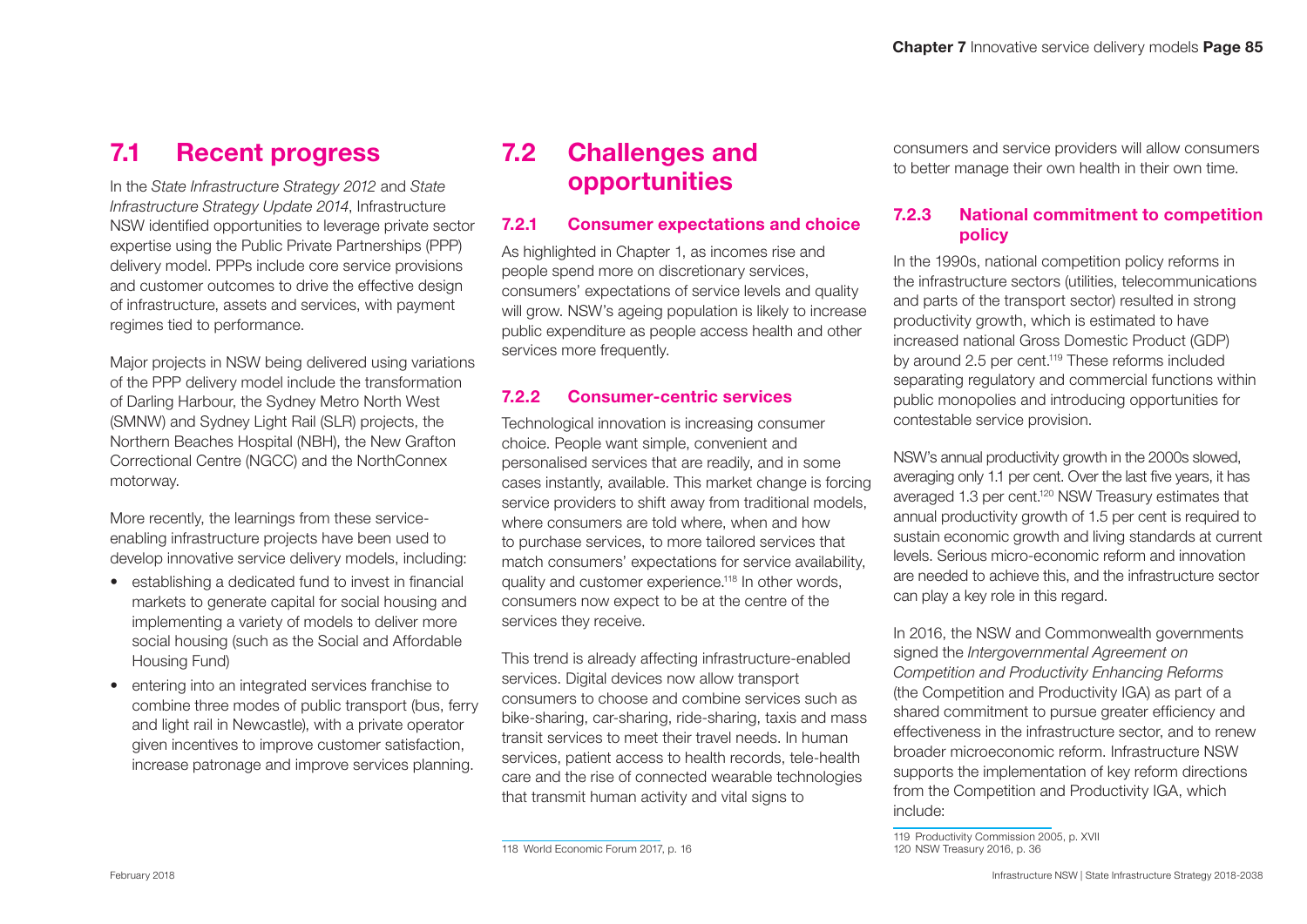- providing greater consumer choice and adopting commissioning and contestability to drive innovation and value for money in the delivery of human services (described in this chapter)
- accelerating heavy vehicle road pricing reform and investigating options for broader road user pricing reform, aided by new technologies (refer to Chapter 9.3.3)
- transferring responsibility for electricity and gas reliability standards to a national framework (refer to Chapter 10.3.1)
- improving governance, economic regulation and using competition consistent with the National Water Initiative
- improving procurement and tendering, focusing on outcomes rather than outputs to allow for innovation, and promote choice and diversity of providers (refer to Chapter 3.3.5 and this Chapter).<sup>121</sup>

## 7.3 Response

At the broadest level, the key roles of government in the provision of infrastructure and related services include:

- purchasing and/or providing infrastructure and related services – ensuring services are costeffectively delivered to a high standard
- regulating services protecting the public interest whilst ensuring regulation does not unnecessarily hinder innovation
- providing data appropriately sharing information that enables service providers to better meet customer needs.

In each of these areas, there are opportunities for the NSW Government to explore innovative service delivery models.

#### 7.3.1 Purchasing and providing infrastructure and related services

New infrastructure assets are almost always delivered by the private sector. Various well-established procurement models exist for government to purchase assets, ranging from traditional fixed-price design and construct arrangements and PPPs, through to more collaborative arrangements like early contractor involvement and alliancing. There is no single best procurement model: the choice of model should be based on each project's unique characteristics and a rigorous assessment of its risk profile – all with a view to achieving value for money.

Increasingly, customer-facing services that have traditionally been delivered by government, including those enabled by infrastructure, are being delivered by the private sector. But selection of the most appropriate model for service delivery is not always subject to the same level of analysis as it is for asset procurement. To this end, the NSW Government adopted a *Commissioning and Contestability Policy* and *Practice Guide* in 2016, which requires a more structured and thorough approach to the design and funding of service delivery.

Under a commissioning approach, governments define service outcomes by considering customer needs and then adopt delivery models (particularly open and contestable models) that make the best use of

available government resources. Contestability is the process of evaluating and benchmarking services against credible alternatives.

**Figure 17** – Customer outcomes driving service delivery



Source: Infrastructure NSW 2017

<sup>121</sup> Council of Australian Governments (COAG) 2016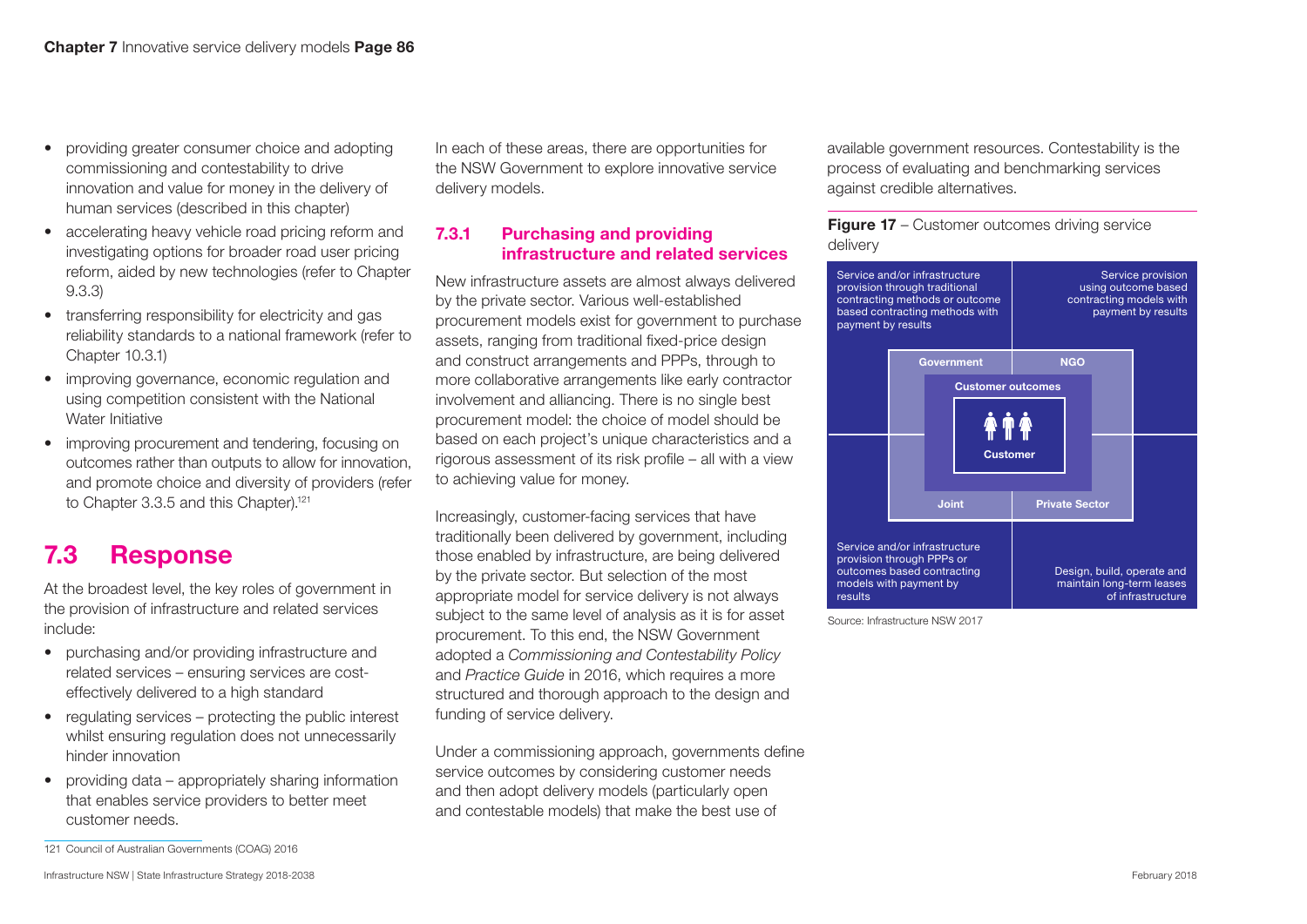Substantial progress has been made in adopting contestability in agencies such as Transport for NSW, the Ministry of Health, the Department of Justice and the Department of Family and Community Services. These agencies are now routinely considering commissioning and contestability opportunities as part of their service delivery planning. However, broader and ongoing application of the policy and guidelines across the NSW Government is warranted.

Implementation of the *Commissioning and Contestability Policy and Practice Guide* is the first step towards a fundamental change in the way government thinks about public services. Embedding commissioning and contestability within NSW Government infrastructure and service planning will require the NSW Government to clarify the highest level outcomes it is aiming to achieve. This discipline will require the Government to be more disciplined and transparent in specifying the services it buys on behalf of the community. Some of the outcomes, particularly those relating to social issues (such as reducing prisoner recidivism in the justice sector or social housing) may require coordination of various 'wrap-around' services delivered by multiple government agencies, nongovernment organisations and/or private providers.

#### 7.3.2 Regulating services

Some new business models, particularly those that use digital technology, may not fit neatly within existing regulatory regimes. It is therefore important for governments to provide regulatory settings that allow new business models to develop. The Productivity Commission has argued that, rather than extending existing regulations, governments should

use technology-led disruption as an opportunity to reassess risk and adjust regulation.122 This reflects the approach taken by the NSW Government to address new business models in relation to ride-sharing.

# Ride-sharing regulation

When UberX entered the NSW market, Roads and Maritime Services initially enforced existing taxi and hire car legislation. However, this legislation was focused on drivers and operators and did not directly regulate companies that provide booking services. To determine the best regulatory approach to this new ride-sharing business model, the NSW Government commissioned an independent review of point-topoint transport services regulation.

Following the review, the NSW Government pursued key reforms through the Point to Point Transport (Taxis and Hire Vehicles) Act 2016 including:

- the removal of restrictive requirements for booked services, such as license requirements and restrictions on vehicle types
- introducing an outcomes-focused regulatory regime, which included a general duty safety framework
- removing the regulation of service quality, with businesses being responsible for customer service and other quality issues.

Source: Transport for NSW

In 2016, in response to an Audit Office of NSW performance audit of red tape reduction initiatives in NSW,123 the NSW Government commissioned an independent review of the NSW regulatory policy framework (the Independent Review) to develop recommendations for enhancing the policies, institutions and tools that underpin regulatory quality in NSW.124

The Independent Review report, which was finalised in 2017, found that the emergence of new business models was at risk of being stifled by existing regulation and explored the use of regulatory trials and 'sandboxes' to support adaptive responses co-designed by government and stakeholders. Sandboxes are targeted regulatory exemptions granted for a limited period to reduce uncertainty and help firms to manage regulatory risks during the testing stage of their products. Such arrangements have been used in the financial technology (FinTech) industry with success.125

The report recommended that regulatory frameworks should be customer centric and outcomes focused, supported by a regulatory culture that is open to alternative approaches to achieve desired outcomes.126 Infrastructure NSW supports the Independent Review's recommendations in this regard.<sup>127</sup>

 Audit Office of NSW 2016 Regulatory Policy Framework Review Panel 2017 Ibid, p. 99 Ibid, p. 7 Ibid, p. 34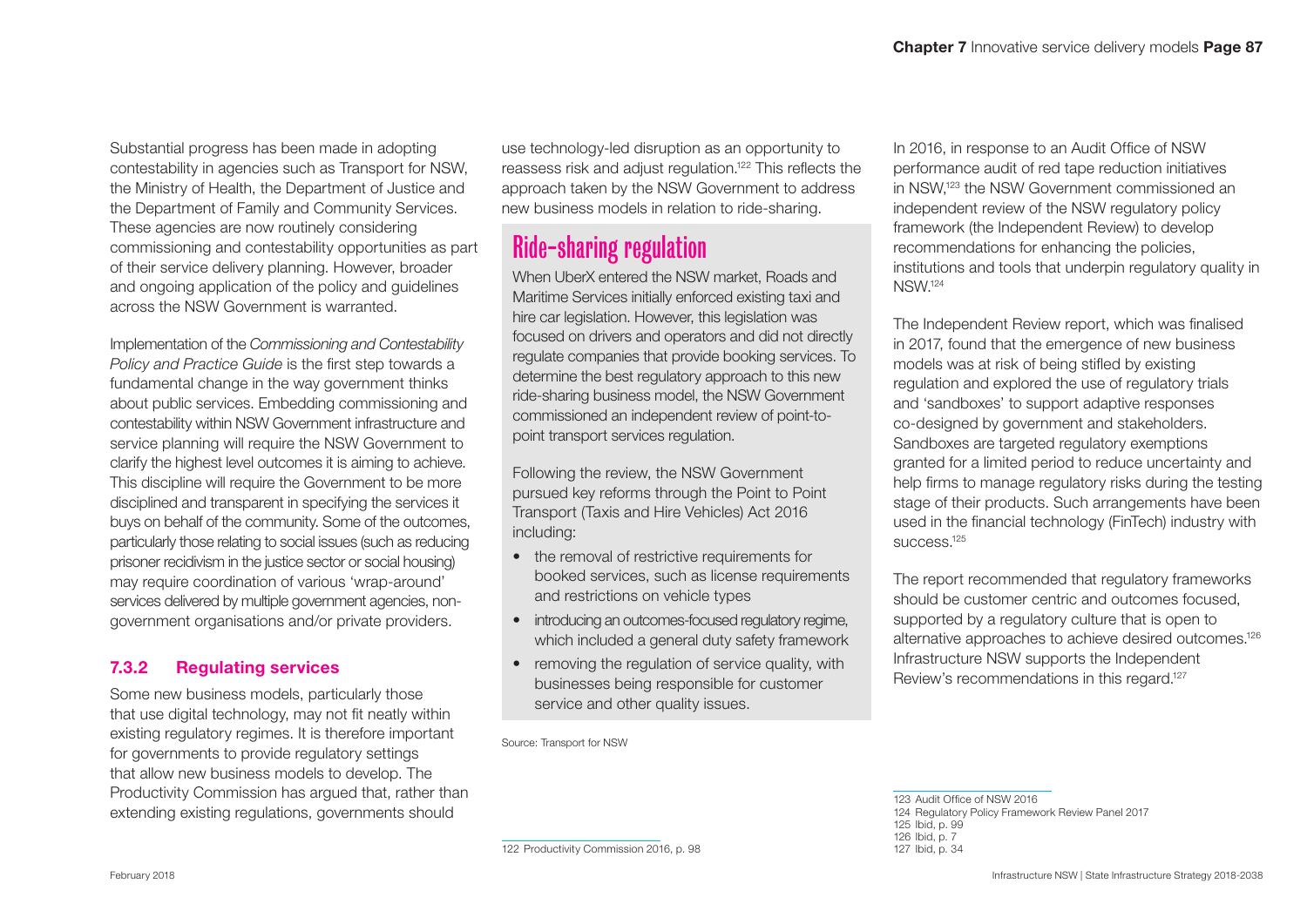## Regulatory sandboxes

The Department of Finance, Services and Innovation launched the NSW Regulatory Sandboxes pilot program as a key initiative of the NSW Innovation Strategy, released on 30 November 2016. The program is designed to create opportunities for business to test new products and services that are currently not accommodated under NSW regulatory frameworks. This is intended to enable innovative products and services that deliver clear benefits for the people of NSW to reach market faster. The pilot program is currently in progress.

#### 7.3.3 Providing data

Data-sharing can facilitate the development of new products and services, enhance consumer and business outcomes, and encourage greater efficiency and innovation in the economy. According to the World Economic Forum, the rate at which data is being produced is increasing dramatically, with 90 per cent of the data in the world today created just in the past two years. But most of this data lies dormant, with only 0.5 per cent of it having been analysed.<sup>128</sup>

Data provided by and collected from consumers can be used to develop new and improved products and services, and generates significant opportunities for innovative and competitive responses. Governmentgenerated data is at least as valuable as data generated by the free market.

#### 128 World Economic Forum 2016

Infrastructure NSW | State Infrastructure Strategy 2018-2038 February 2018

# Transport for NSW Open Data Hub

Launched in 2016, the Open Data Hub and Developer portal is where Transport for NSW provides open transport data (such as static timetable information, as well as live and real-time information) to give the private sector the capacity to create innovative solutions for customers. There are currently over 5,000 registered users and over 1,500 applications have been created from the data that has been made available.

Through releasing data and collaborating with developers directly through innovation challenges, Transport for NSW can encourage the creation of customer-focused products such as real-time customer apps and the digital learner driver log book.

Source: Transport for NSW,<https://opendata.transport.nsw.gov.au/>

NSW has strong legislative and policy settings for open data. The *Data Sharing (Government Sector) Act 2015* and *Government Information (Public Access) Act 2009 (NSW)* place the onus on government agencies to make a wide range of data and other information available for use by other agencies, businesses and the community.

While NSW Government agencies are releasing data year-on-year, the Independent Review reported that more data could be shared to achieve better policy or regulatory outcomes. Infrastructure NSW considers that additional policy and procedural reforms should be considered to maximise appropriate data-sharing to enable innovation and strategic service delivery.

Recommendations relating to the provision of NSW Government infrastructure-related data are outlined in Chapter 6.

#### 7.3.4 Expanding innovative service delivery models

The private sector already provides a wide range of infrastructure-related services. National competition reforms over the last two decades have led to the privatisation of telecommunications, ports, airports and most energy services, with consumers paying for services based on regulated prices and service standards.

The private sector also delivers:

- human services across Australia, most primary healthcare is delivered by private providers: 40 per cent of patients are admitted to not-for-profit or private hospitals for secondary health care; 30 per cent of students attend a non-government school; and 20 per cent of prisoners are held in privately operated correctional facilities129
- transport services –18 per cent of total Opal trips were made on privately operated services<sup>130</sup>
- water services for Sydney Water's operations, 100 per cent of mechanical and electrical maintenance is undertaken by private providers.<sup>131</sup>

There is scope for the NSW Government to trial or introduce further competitively driven innovative service delivery models. Some of these opportunities are set out below.

129 Sturgess, G L 2015a

<sup>130</sup> Transport for NSW 2017

<sup>131</sup> Sturgess, G L 2015b, p. 4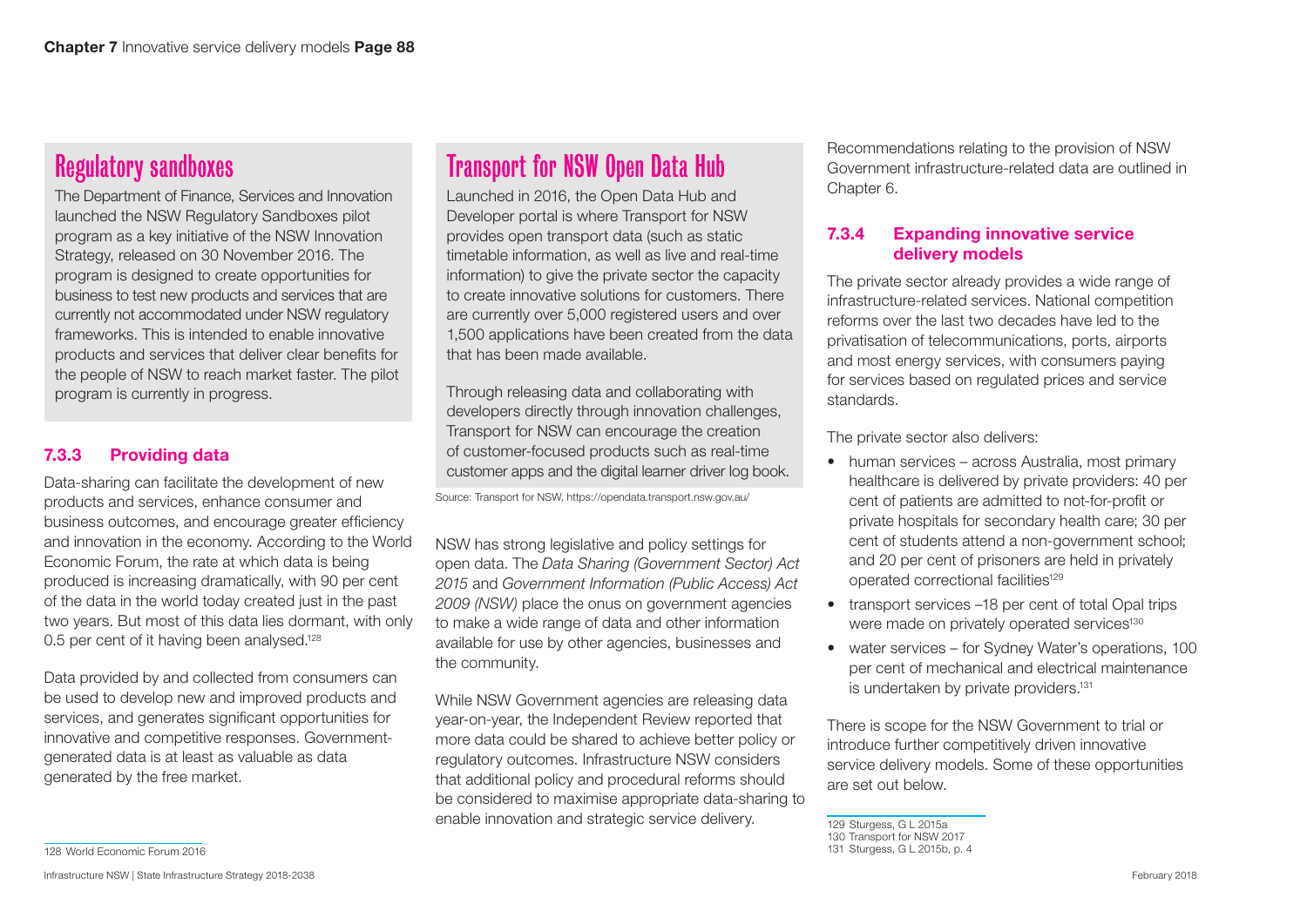#### **Transport**

The transport sector has established new models for service delivery through the franchising of Sydney Ferries, some metropolitan bus contracts and, more recently, the integration of bus, ferry and light rail services in Newcastle.

Over the next five years, there are opportunities to:

- re-tender the Sydney Ferries Network franchise when it expires
- investigate tendering the bus regions operated by the State Transit Authority following an assessment of the outcomes achieved from the Region 6 tender process
- assess other opportunities for private sector involvement as infrastructure and service investments are completed.

*Future Transport 2056* outlines a move to a 'Mobility as a Service' model (MaaS), where customers access combined public and private transport services through a digital platform such as a mobile app. This would enable travel planning and payments to be part of a single service.

# Sydney Ferries Network franchise

Sydney Ferries Network (SFN) is a franchise model of transport operated by a PPP venture between Transdev and Broadspectrum under the title 'Harbour City Ferries' (HCF).132 Transdev has acquired 100 per cent of Harbour City Ferries from 8 December 2016. Prior to this, SFN was operated by Sydney Ferry Corporation (SFC). SFC's contract was terminated after a 2007 inquiry found its operation to be ineffective.<sup>133</sup>

all ferry vessels and facilities. Transport for NSW retains In July 2012, the NSW Government awarded HCF a seven-year franchise arrangement contract for responsibility of the operation, care and maintenance of fare revenue and control over fare structure, routes and timetables, and ownership of original Sydney Ferry vessels and shipyard maintenance facilities, which are leased to HCF to maintain and operate.134

In 2016, a NSW Audit Office found that franchising was justified, with HCF being generally effective in providing ferry services against the ferry system contract KPI targets and comparable to those achieved by its predecessor, SFC, over the 27 months prior to its contract being terminated.135 The franchise had a total saving of around \$100 million, approximately 12 per cent per annum below that of HCF's predecessor<sup>136</sup> and risk had been effectively transferred from public to private sector, absorbing any additional costs above the agreed contract price.<sup>137</sup>

 Audit Office of NSW 2016, p. 1 Ibid, p. 2 Ibid, p. 2 Ibid, p. 8 136 Ibid. Ibid, p. 11

## Integrated service delivery – Newcastle Integrated Services

Newcastle Integrated Services is an Australian-first integrated model of transport with a single operator running multiple modes – bus, ferry and light rail – to meet the needs of end-users.

The new model delivers improvements to all modes, including increased operating hours and higher frequency ferry and light rail services. Early in 2018, Keolis Downer will introduce a revised bus network that aims to optimise services, reduce journey times and offer an on-demand service. A new 'night owl' bus service will support the weekend night-time economy. This model facilitates integrated and seamless travel between different modes of transport.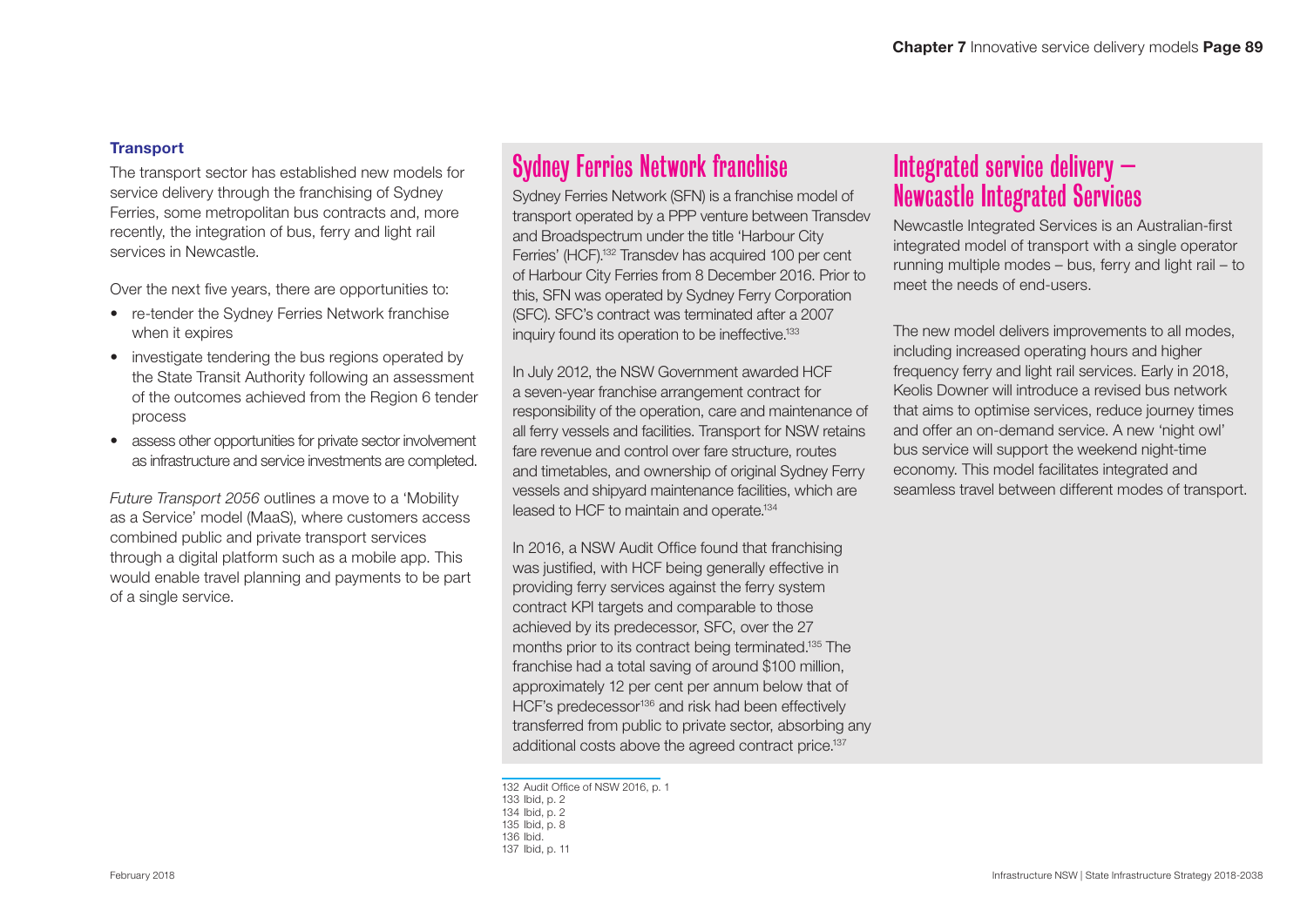#### Health

Several not-for-profit and private health providers deliver primary and secondary health care services across NSW. The Ministry for Health has progressively introduced innovative service delivery models, including the procurement and delivery of the Northern Beaches Hospital. This hospital will open in 2018; its performance should be assessed over time as a model that could be applied more widely across the health sector.

#### Education

Service delivery models that could be adopted to deliver education outcomes include:

- packaging the delivery of multiple new and upgraded schools
- combining new school builds with maintenance and refurbishment
- providing modular, portable classrooms through sale and lease back arrangements
- providing air conditioning to schools where the private sector invests in the necessary assets and the Department pays a service fee.

#### Justice

Correctional centres in Parklea and Junee are currently operated by the private sector. In June 2017, a PPP contract was awarded to the private sector to design, deliver, operate, maintain and finance a new 1,700 bed facility in Grafton. Operational payments for the NGCC are linked to agreed outcomes relating to rehabilitation and reintegration, safety and security, decency and respect, professionalism and accountability and health. Corrective Services NSW also recently benchmarked and then market tested the operation of the John

Morony Correctional Centre (near South Windsor), applying the same outcomes.

Building on this work, there is an opportunity to rollout more contemporary, outcomes-focused approaches to prison operations, including through private sector operations, where these would achieve better value for money. A review of courts and tribunals services is under way, which may lead to opportunities to contest some court services.

#### Family and Community Services

Social and affordable rental housing is an important part of the State's infrastructure, providing disadvantaged people and those on low incomes with a secure foundation from which they can access other services and opportunities to improve their circumstances. The Land and Housing Corporation owns nearly \$50 billion of assets, second in value to that of the transport portfolio.

Demand for social housing in NSW is growing. As at June 2016, about 59,907 households were on the social housing waitlist – an increase of almost 15,000 since June 2007.<sup>138</sup>

Current social and affordable housing infrastructure is unable to meet existing or future demand,<sup>139</sup> with an estimated 31,000 to 51,000 additional affordable rental homes needed in Sydney by 2026.

The social housing sector faces challenges in meeting the needs of its tenants. These include an insufficient number of dwellings, ageing and deteriorating assets,

a two-tiered scheme of financial assistance for renting social housing or in the private market, poorly located housing stock and underutilisation of assets (for example, some tenants are in properties that have more bedrooms than they require).<sup>140</sup>

Social housing stock has not kept pace with demographic changes and the needs of tenants. In 2015, three bedroom detached homes made up more than one third of total asset stock. While one bedroom apartments are the housing type most in demand, these comprise only 25 per cent of public housing dwellings.141

The National Disability Insurance Scheme (NDIS) has led to changes in Family and Community Services' (FACS) operating model. Several commissioning and contestability opportunities have been pursued in recent years, including:

- in 2017, through the Social and Affordable Housing Fund (SAHF), FACS entered into several contracts with not-for-profit organisations and community housing providers to provide 2,200 new dwellings through a tenancy arrangement and support services, with flexibility to convert to outcomesbased programs. A further phase of this program is currently underway
- the Communities Plus program a new model for delivering a \$22 billion, social, affordable and private housing building program aimed at increasing housing supply by 63,500 homes as part of integrated developments across NSW. For example, the Ivanhoe Estate will deliver at least 950 new social houses in an integrated community of approximately 3,000 homes.

<sup>138</sup> Family and Community Services (FACS) 2017 139 Ibid.

<sup>140</sup> Productivity Commission 2017, p. 146

<sup>141</sup> Infrastructure Partnerships Australia 2015, p. 30